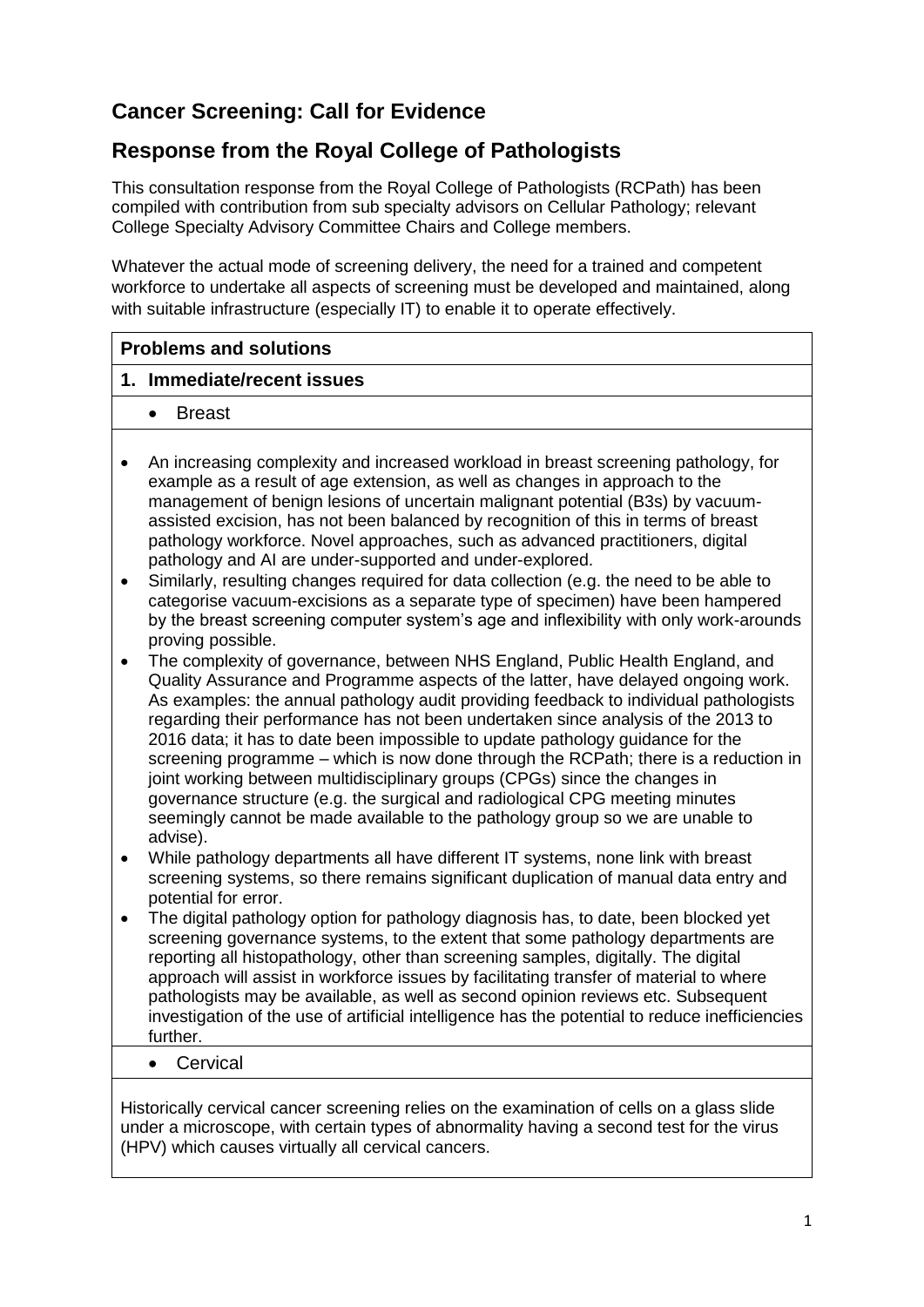By the end of this year, the first step will be to look for the virus infection. The cells will only be examined down the microscope if the test for the HPV virus is positive. This change, supported by all professional bodies, including the College, means that the number of laboratories in England will be reduced from 49 to 9.

Because of a dissociation between standard setting and commissioning and service reality, there was a lack of workforce planning and development that has caused grave concern. This lack of integrated planning has had profound service implications.

This reorganisation is causing many issues for laboratories in retaining and recruiting staff, with many experienced staff looking for new roles or a change of career. This is causing major problems in delivering the expected results to women within the NHS target of 14 days. Many laboratories have significant backlogs of samples. This is putting severe strain on laboratory staff who are trying hard to meet the NHS target and maintain quality standards while dealing with backlogs of thousands of slides and falling staff levels.

We fully support current efforts to increase the number of women attending, but we are acutely aware that this coincides with laboratories being under extreme pressure. Cytology staff have a long history of delivering a high quality service. They will always offer a professional service, but increased workloads, often of the order of 30% or more with these campaigns, means that many will be unable to report the samples within the 14 days' target. In many places, reporting will take many weeks and potentially a month or longer.

### **Our cytopathology members tell us:**

The Cervical Screening Programme (CSP) has worked well since its inception, and has reduced the incidence of cervical cancer over many years. The delivery model has changed from cytology only, to cytology first with reflex HPV testing, to now the introduction of HPV first and reflex cytology. These changes have been on the background of many scientific, clinical and NHS changes. Whilst the programme has worked well, it has suffered from many well publicised and often very high profile problems. It has a highly motivated, skilled and trained laboratory workforce. These staff should not be lost and their skills can be utilised within pathology or elsewhere in the NHS with retraining if required.

• Bowel

FIT is a type of faecal occult blood test for bowel cancer screening which uses antibodies that specifically recognise human haemoglobin (Hb). It is used to detect, and can quantify, the amount of human blood in a single stool sample and is carried out in clinical biochemistry departments. FIT has been shown to have higher participation rates by the population and the switch is expected to increase screening uptake by around seven to eight percentage points in England. Whilst we welcome higher uptake in testing and the benefits for earlier diagnosis, this will increase pathology demand, both as a result of increased initial testing and because positive results lead to further testing.

## **2. Governance of Cancer Screening**

Members tell us that there is fragmentation and constant change in governance and accountability. They have questioned whether delivery and quality assurance of screening programmes could go back to NHS rather than Public Health England as it is too bureaucratic. They think there are too many organisations with different opinions amongst commissioners.

Members suggested a single commissioning system for screening and diagnostics with an architecture in place to reduce the constant change.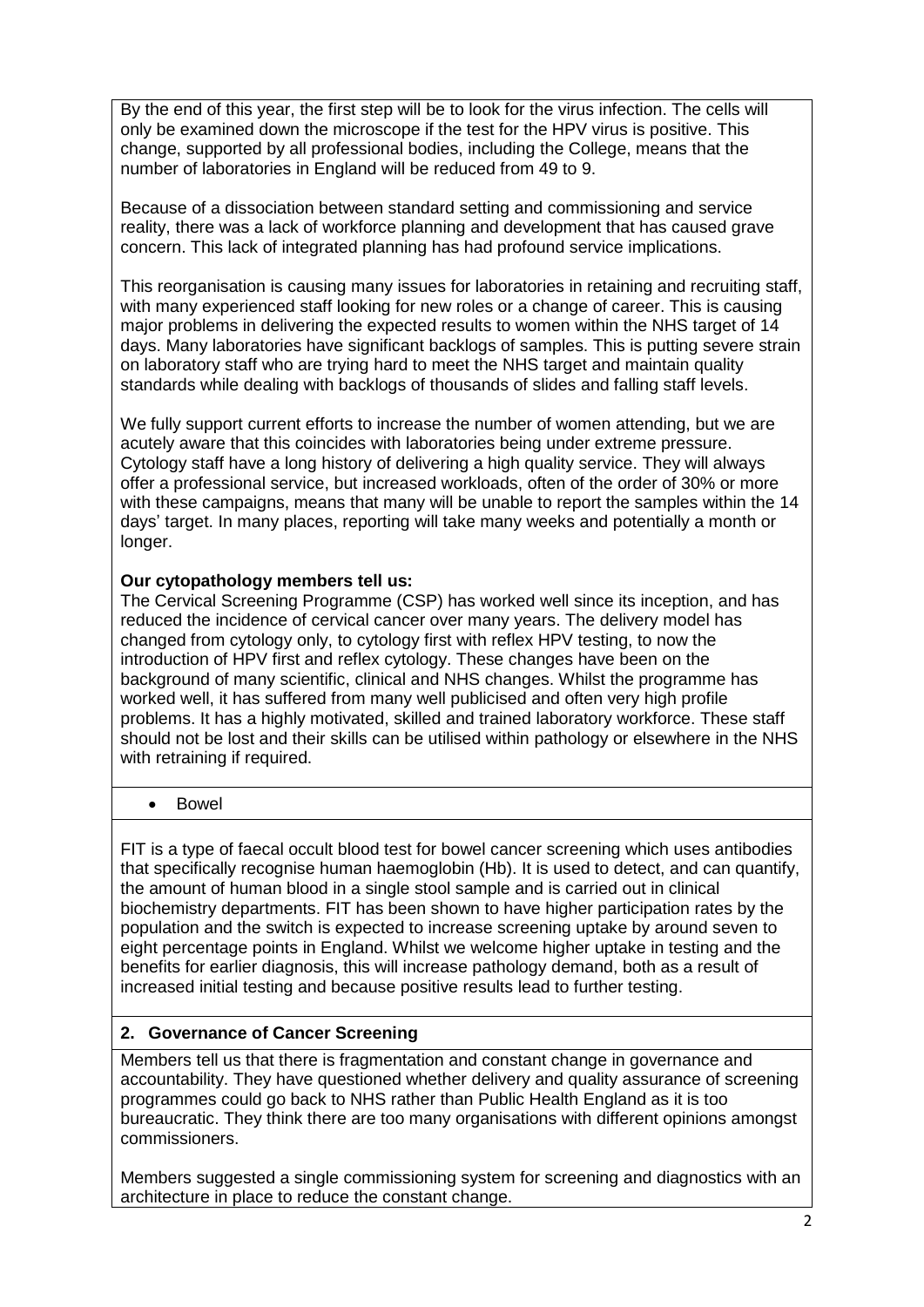It is possible that lessons could be learnt from the devolved nations e.g. the roll out of faecal immunochemical testing (FIT) in Scotland and cervical screening in Wales.

#### **Our cytopathology members tell us**

Problem: the move to introduce HPV Primary screening has highlighted major problems with the Public Health England and NHS England relationship. The ability for them to work well together and include sound professional input and advice has not worked well. Communication has been generally poor at many levels, and the credibility of both has been seriously challenged on occasions. Confidence in the process has varied. At local level commissioners have invariably done their best with little or often poor advice. The National Screening Committee (NSC) plays a major role in defining all screening programmes, and whilst this has been much improved, it may warrant clarifying in certain aspects. In general, all guidance needs a speedier route from development to implementation.

Solution: the interaction of the advisory and commissioning arms of the NHS needs to be far more effective and able to incorporate professional advice. Whether these functions should be integrated, or their remits altered, may be necessary. One body would be more streamlined, and able to cover both functions. Involvement and communication must be better. Quality Assurance which is integral to the Cervical Screening Programme (CSP) and has helped raise the quality of it, must be maintained. It needs a clear mandate, communication route and its approach must be both evidence based and consistent. At the NSC level, its remit as to what is a population based screening programme, what counts as major vs minor changes in a screening programme, and how this is done, may need re-evaluating and defining. This is a national screening programme, but delivery is left in the hands of local commissioners/providers, which can lead to significant differences in the ability to run the service.

### **3. Uptake/coverage in general and in vulnerable and minority groups**

Members tell us that there is a need to reduce inequalities, especially in lower socioeconomic status groups or high risk groups e.g. homeless women. There are transport issues, issues of poverty and larger elderly populations face particular problems in rural areas.

Better use of social media and technology is recommended. For example a video of what a screening test entails, text reminders for appointments, appropriate language.

Communication should be in easy to understand/plain English with simple explanations of what is actually involved. This would help demystify the procedures.

Members suggested improved methods for booking appointments e.g. better awareness of availability of out of hour's services: allowing open access; using QR codes so appointments can be booked anywhere/anytime and allowing people to have appointments when they suit them. Members recommended making screening less burdensome, and would support screening in work locations.

It could be useful to engage women from hard to reach groups during pregnancy when they have lots of contact with healthcare professionals. New approaches are needed for certain Black, Asian and Minority Ethnic communities e.g., bespoke invitations, in people's first language, approaches from within the community.

### **Our cytopathology members tell us**

Problem: coverage is low and falling. It is essential to improve it to maintain an effective population based screening programme. Different approaches to screening delivery, e.g.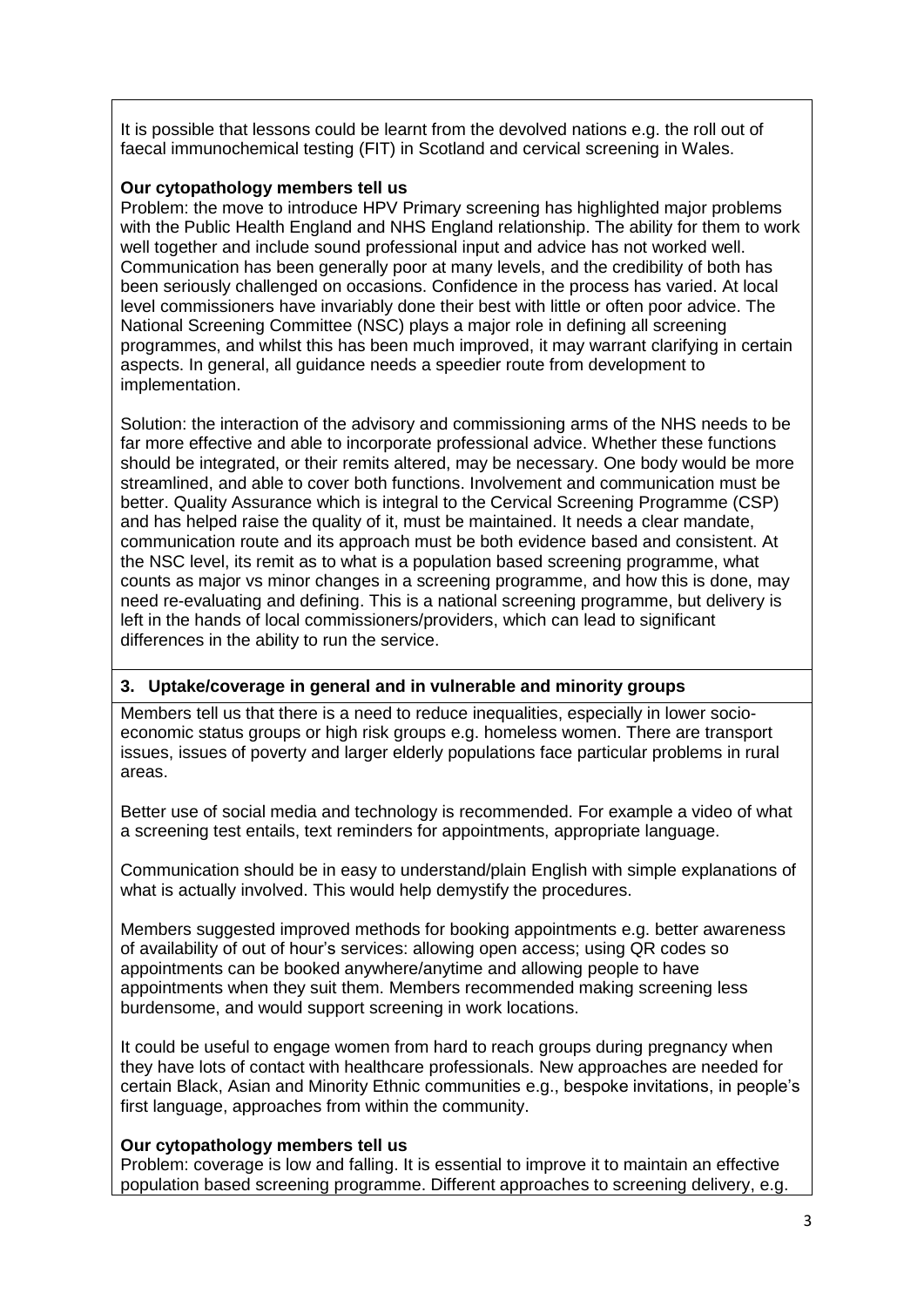self-sampling, may help. Different social, ethnic and religious groups have different perceptions and understanding of what cervical cancer and screening is for, and advice from those in and who understand these groups is required to help ensure that any population based programme is able to reach all aspects of UK society.

Solution: campaigns and positive media can help to improve coverage and uptake. Any such campaigns must be coordinated with the ability of the rest of the programme to ensure effective and timely delivery. Recent campaigns have resulted in a poor experience for women and low morale in the laboratories screening the samples. The introduction of self-sampling, either for specific groups or generally, should be rapidly piloted if not formally introduced as soon as can be. Use of targeted campaigns to groups in society can be effective. The use of social media and the ability to be able to deliver results electronically to women (email/text etc.) must be greater to engage with women.

Better choice of where a woman can go for her cervical screening test is needed. The vast majority are only offered through their GP with limited slots and times which does not fit in with today's lifestyle.

Look at offering women more choices such as hub clinics, community clinics etc. Explore the possibilities of 'pop-up' clinics in shopping centres, supermarkets and gyms. Consider the possibility of mobile screening clinics.

**Our members from the Clinical Biochemistry Specialty Advisory Committee tell us that**, similar to other screening programmes there are issues with sample collection in bowel cancer screening and the nature of investigations which result. The change to FIT testing improves the diagnostic test but does not change the acceptability of it or resultant investigations. Less than 60% uptake in UK.

#### **4. IT issues**

Investment in IT is needed to ensure it is fit for purpose. IT infrastructure, hardware (to replace the nearly 30% of Laboratory Information Management Systems (LIMs) that are virtually obsolete), connectivity to link systems, and, for histopathology and haematology, digital imaging will be key to making services more stable and efficient. There have been some good examples of single LIMS roll outs in Wales that have made patients' test results more accessible, and able to be reported across the country. Similarly, some regions have good systems that link many hospitals and indeed some acute and primary care systems. These models need to be widely adopted. LIMS are vital to effectively manage samples, and associated data and automate workflows.

#### **Our cytopathology members tell us**

Problem: The current system (Open Exeter system) for providing clinicians with access to patient data has been used since 1988, and it is a tribute to it that it is still in place, despite being identified as not fit for purpose in 2011. It links with National Health Application and Infrastructure Services and lab systems. As identified in the recent National Audit Office report it is too old, with many manual workarounds. Members have told us that the recent stripping of Capita of its screening function due to publicised issues in screening and the apparent development of a bespoke screening system may address this.

Solution: the Cervical Screening Programme (CSP), along with all other mass population screening programmes, needs a modern, functional and flexible screening IT system. It must be able to deliver the needs of the programme now, and be able to develop into what will be required in the future. It must include HPV vaccination data, screening history, and clinical outcomes (colposcopy and histology). It must be an integrated system, able to link easily with all required systems, and serve the functional needs of those within the CSP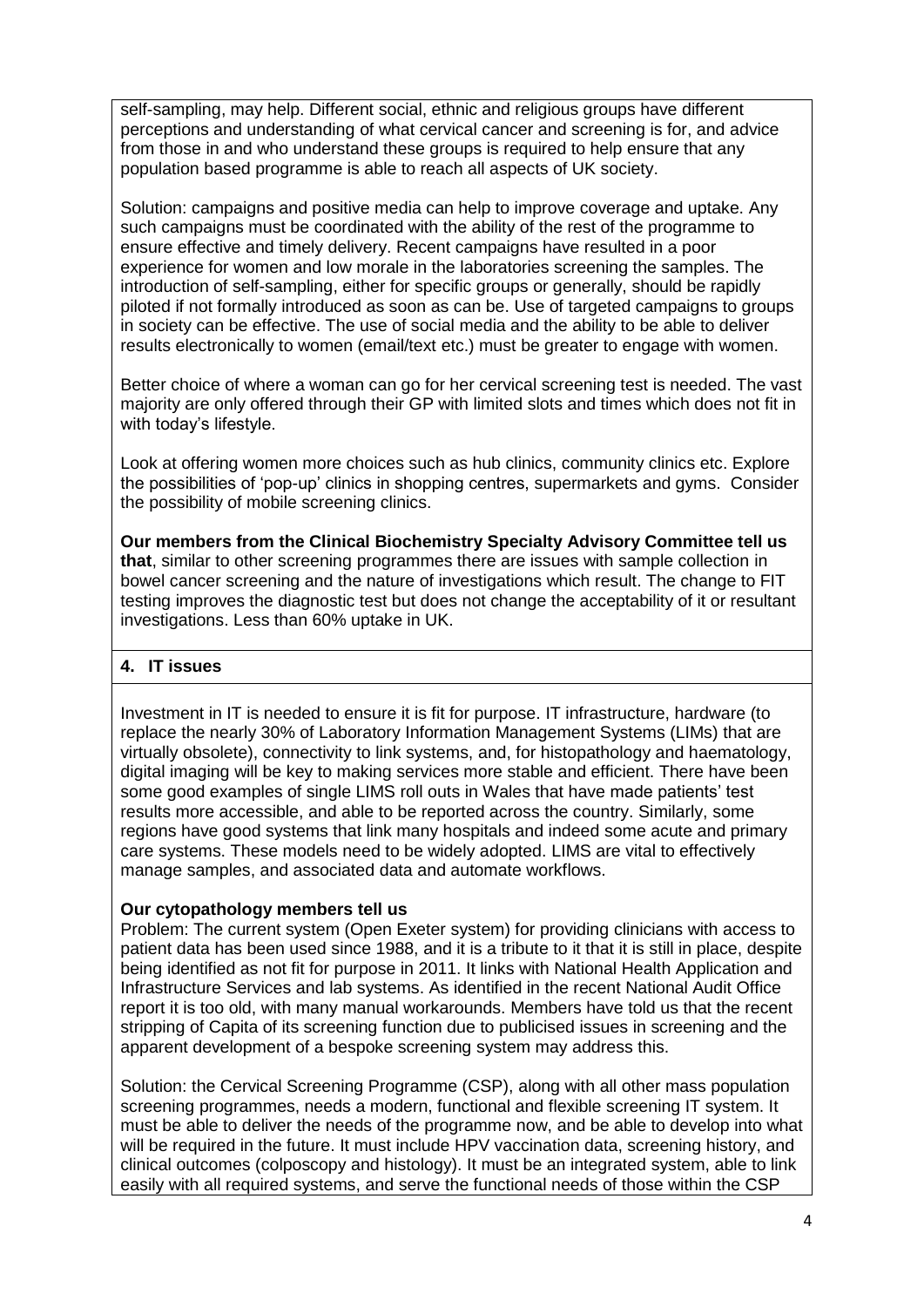nationally. It must be able to easily deliver information for the screening process, but also data for monitoring the effectiveness of the programme at as many levels as is possible. It must be accessible for all involved within the CSP and not restricted to area.

**Our members from the Clinical Biochemistry Specialty Advisory Committee tell us** that for bowel screening we need to ensure secure links to report results in a timely way and which allows secondary care to view results.

## **5. Workforce issues**

Our workforce census, *[Meeting pathology demand](https://www.rcpath.org/uploads/assets/uploaded/aff26c51-8b62-463f-98625b1d3f6174b6.pdf)*, showed that only 3% of NHS histopathology departments have enough staff to meet clinical demand. The census focused on the histopathology workforce – the specialty vital to cancer management from initial diagnosis to guiding patients' treatment.

The cost of staff shortages across histopathology departments is high for both patients and for our health services. For patients, it means worrying delays in diagnosis and treatment.

For NHS hospitals, it means spending more resources on locum doctors to fill staffing gaps, or outsourcing services. We estimate this costs £27m each year across the UK health service – money that could be better invested in staff and new diagnostic equipment.

There is a growing demand for pathology services, both in the number and complexity of tests performed. This is caused by developments in testing such as the introduction of the [faecal immunochemical test \(FIT\),](http://www.cancerresearchuk.org/health-professional/screening/bowel-screening-evidence-and-resources/faecal-immunochemical-test-fit) which will increase clinical biochemistry and histopathology workload and new targeted therapies needing genetic or molecular tests on samples. With an ageing population and a rise in obesity, leading to increased cancer rates, pressure on already-stretched pathology services will also increase.

### **Our cytopathology members tell us**

Problem: no national review of what is required to deliver cervical screening has ever been taken, with all delivery left to local providers. This is at all levels, and often staff hear of decisions second hand or via the media. This applies to all staff in the Cervical Screening Programme (CSP).

Solution: the move to HPV Primary and the reduced laboratory profiles should allow for a realistic national laboratory screening workforce plan. This would include training, ongoing education and retention/recruitment policy, some of which is already in place. It should also include looking at alternative roles for staff as and when indicated to ensure that the skills of the workforce are not lost and are retained and used as best as they can be. The impact on the delivery of training via the current cytology training schools will need assessing to ensure continued access to high quality training in the future. These schools deliver a wide range of training, but with only 9 labs likely the number of schools and their funding needs re-evaluating.

### **6. Equipment Issues**

### **Our cytopathology members tell us**

Problem: in general the Cervical Screening Programme (CSP) is well supported with the equipment necessary to carry out its laboratory function. There are a number of pieces of guidance re the approved equipment and its use however the process can be slow and laborious with layers of bureaucracy. Equipment in its broadest sense must include all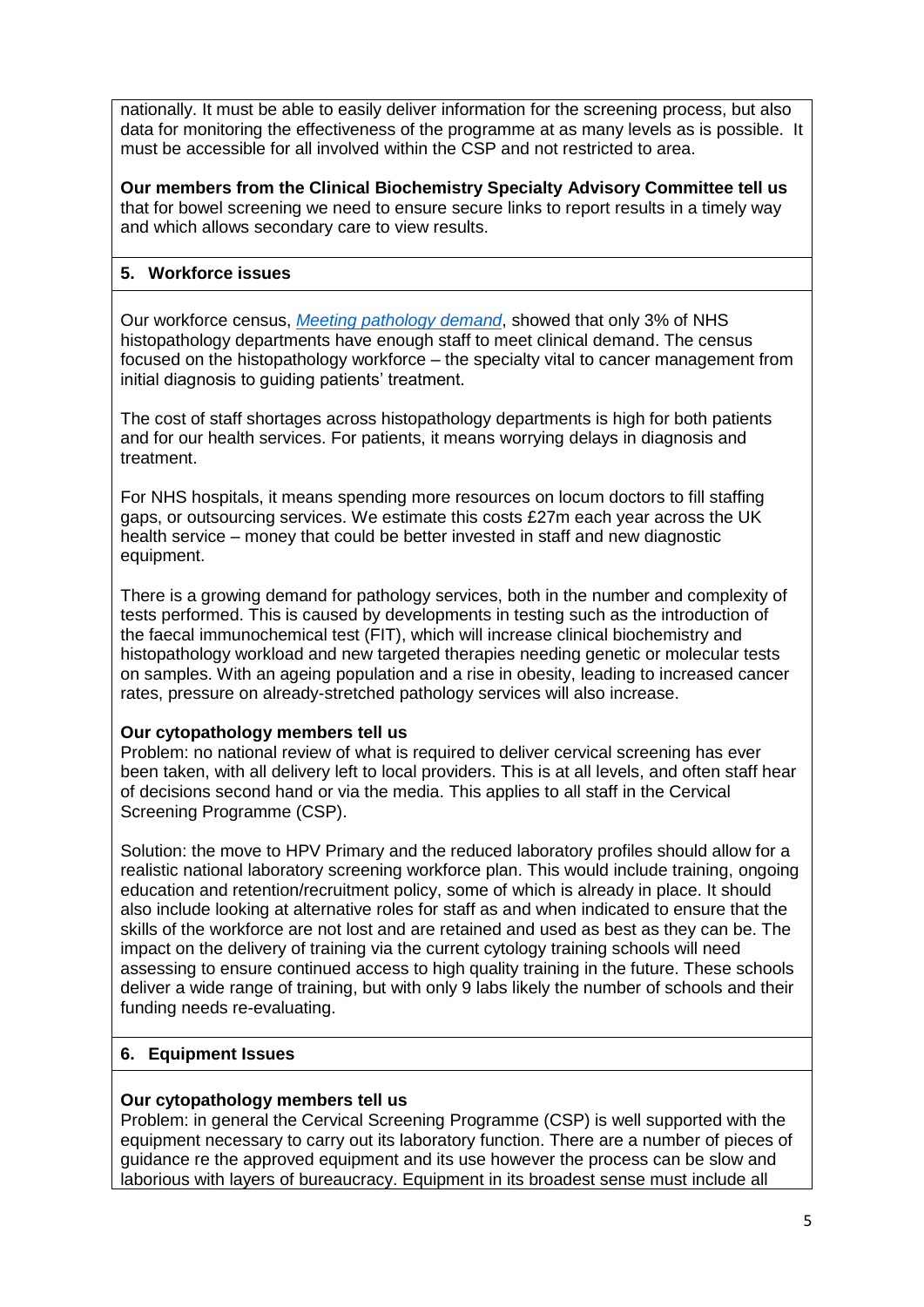relevant aspects such as direct analytical equipment, but also IT. Microsoft Office software etc.

Solution: the CSP must maintain its appropriate, relevant and evidence based guidance to ensure patient safety but we need to develop a system that is quicker to react to new tests which may benefit women in the CSP. The need for compliance, as with all guidance, must be integral to any contracting and form part of the ongoing QA process. If data indicates certain platforms are more effective (in whatever assessment is used to measure this) then a definite steer as to what can and should be used must be taken.

## **7. Potential for risk-based screening?**

### **Our cytopathology members tell us**

Problem: currently all women receive the same screening pathway, irrespective of actual or potential risk. Whilst different HPV subtypes are tested for, management does not currently rest on this. Other bio markers, such as methylation status, are being investigated. The HPV vaccinated cohort are now entering the screening programme in significant numbers, and this may affect screening delivery.

Solution: the CSP must base its pathway based on best available proven scientific evidence. If the use of HPV subtypes, or any other bio marker, can offer a better approach to the clinical management and hence triage women who are at higher risk from those with a lesser risk, this needs to be incorporated. This may alter direct clinical referral and follow up. As such, all other parts of the programme must be able to adapt to such changes easily. The vaccinated cohort effect may allow for a different programme all together with time.

**Our members from the Clinical Biochemistry Specialty Advisory Committee tell us** With respect to bowel cancer screening there are no well-defined high risk (or low risk) groups at present so no scope for risk based screening (outside the established age categories) at present.

## **8. Digital pathology**

Digital pathology (whole slide imaging) is a technology that allows glass histopathology slides to be reviewed digitally on a computer screen, rather than with a microscope. As a result, it is a technology that will transform pathology services in the NHS and beyond.

Digital pathology can help with many aspects of screening pathology including education, audit, and maintaining standards by training and continuing professional development.

Many screening programs use digital pathology based EQA scheme Breast EQA <https://nccbp.nottingham.ac.uk/index.shtml> and Bowel Cancer EQA <http://www.virtualpathology.leeds.ac.uk/eqa/specialist/nbcs> ) to support quality and standards in screening.

There is increasing potential to use digital pathology for primary diagnosis, i.e. Making a diagnosis on the digital image.

This has several useful applications, such as in pathology networks to share work across regions, to encourage pathologist recruitment/ retention in the NHS, and to provide support for services in NHS Trusts who do not have enough pathologists and are unable to maintain turnaround times.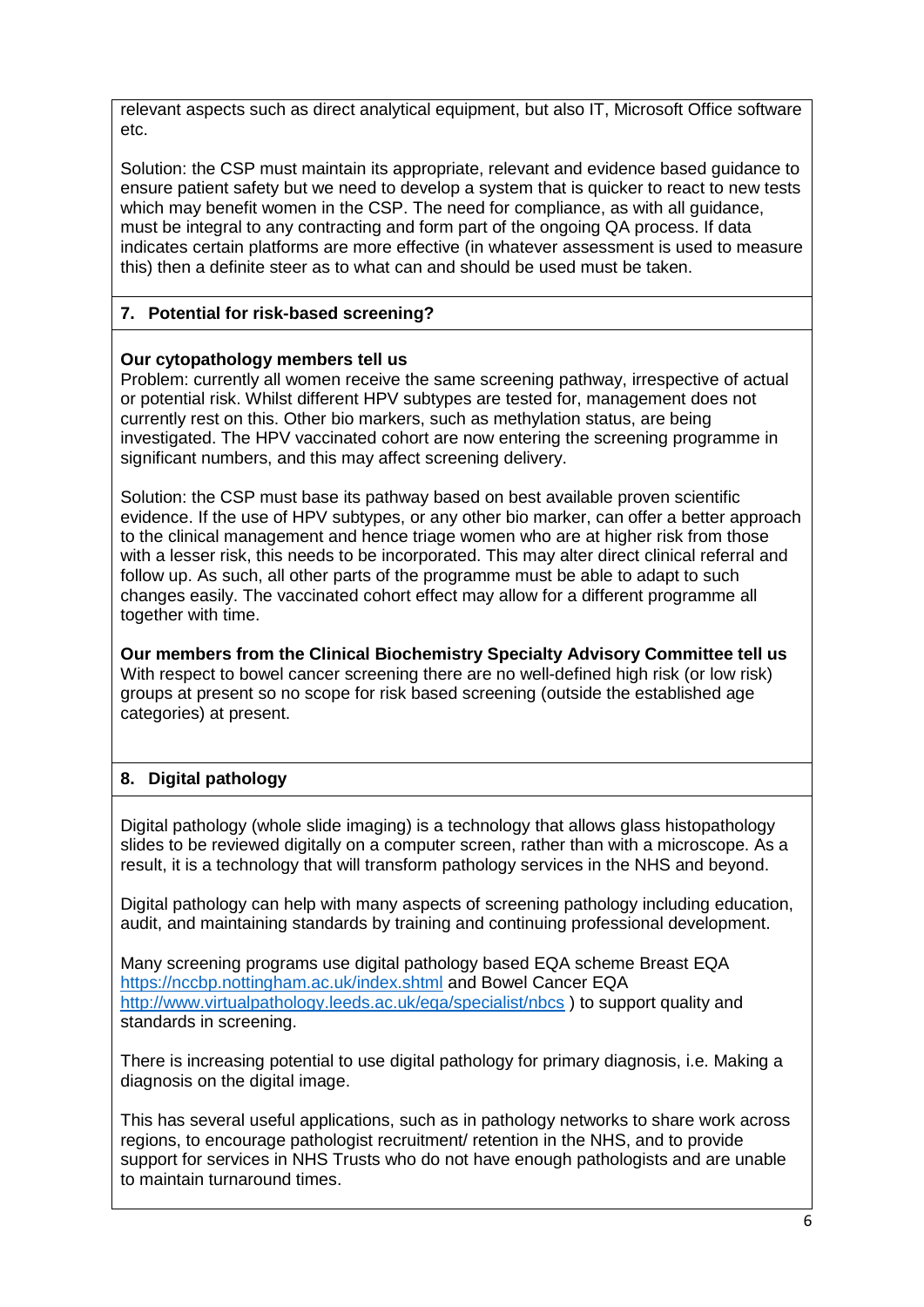The College position is that digital pathology is still new technology in which experience is limited, so a cautious approach to adoption is warranted.

However we believe that the technology can be used safely for primary diagnosis if the Royal College Validation Guidelines are followed.

These guidelines allow pathologists to gain experience in digital pathology while deferring to the microscope when there is uncertainty. See [https://www.rcpath.org/resourceLibrary/best-practice-recommendations-for-implementing](https://www.rcpath.org/resourceLibrary/best-practice-recommendations-for-implementing-digital-pathology-pdf.html)[digital-pathology-pdf.html .](https://www.rcpath.org/resourceLibrary/best-practice-recommendations-for-implementing-digital-pathology-pdf.html)

The guidelines have been used in several sites to deploy digital pathology for primary diagnosis and the work to date suggests that pathologists can develop proficiency with digital images similar to the microscope – see Histopathology 72, 662-671 [http://www.virtualpathology.leeds.ac.uk/research/publications/pub\\_docs/dt/201819%20Dig](http://www.virtualpathology.leeds.ac.uk/research/publications/pub_docs/dt/201819%20Digital%20Pathology%20for%20the%20Primary%20Diagnosis.pdf) [ital%20Pathology%20for%20the%20Primary%20Diagnosis.pdf for one example](http://www.virtualpathology.leeds.ac.uk/research/publications/pub_docs/dt/201819%20Digital%20Pathology%20for%20the%20Primary%20Diagnosis.pdf)

However we understand that Public Health England (PHE) are currently prohibiting the use of digital pathology in screening programs.

The College would welcome a dialog with PHE about the use of digital pathology in screening, including collecting both experimental and real world evidence in addition to the evidence already provided (SEE APPENDIX)

#### **9. Scope for Artificial Intelligence in screening**

- AI is a very powerful technology with the potential to greatly improve healthcare including pathology diagnosis.
- AI has the potential to introduce efficiencies into pathology services by freeing highly trained pathologists from more routine and repetitive work – for example by searching lymph nodes for cancer, a task which takes human pathologists a lot of time and effort.
- The development of AI in pathology has to be a collaboration between pathologists and computer scientists.
- The use of AI would also need a qualified pathologist to interpret, combine, and intervene when the computer needs assistance. The best use of AI often involves a "human in the loop" to guide the machine, and interpret the outputs.
- AI has great potential to assist in pathology based diagnostics but ultimately it is a machine tool that a trained pathologist will use to make their job faster and more accurate.
- The integration of extra data and information requires a human expert. Computational pathology can step in for some of the repetitive tasks, but at the same time, it is likely to add even more information from a different angle for the pathologist to integrate into the whole picture.
- AI is applicable across different pathology specialties but will have very different types of application in blood sciences, microbiology and cellular pathology.
- Getting the patient perspective there is a need for more engagement with patients about the potential use of AI in their healthcare. Work by the Academy of Medical Sciences suggests that patients strongly support the use of AI in healthcare provided it improves quality and frees up time for doctors to spend with patients.

In digital pathology imaging, AI is particularly suited to repetitive tasks and classification of simple diagnostic categories, exactly the sort of specimens that are generated In the area of cancer screening.